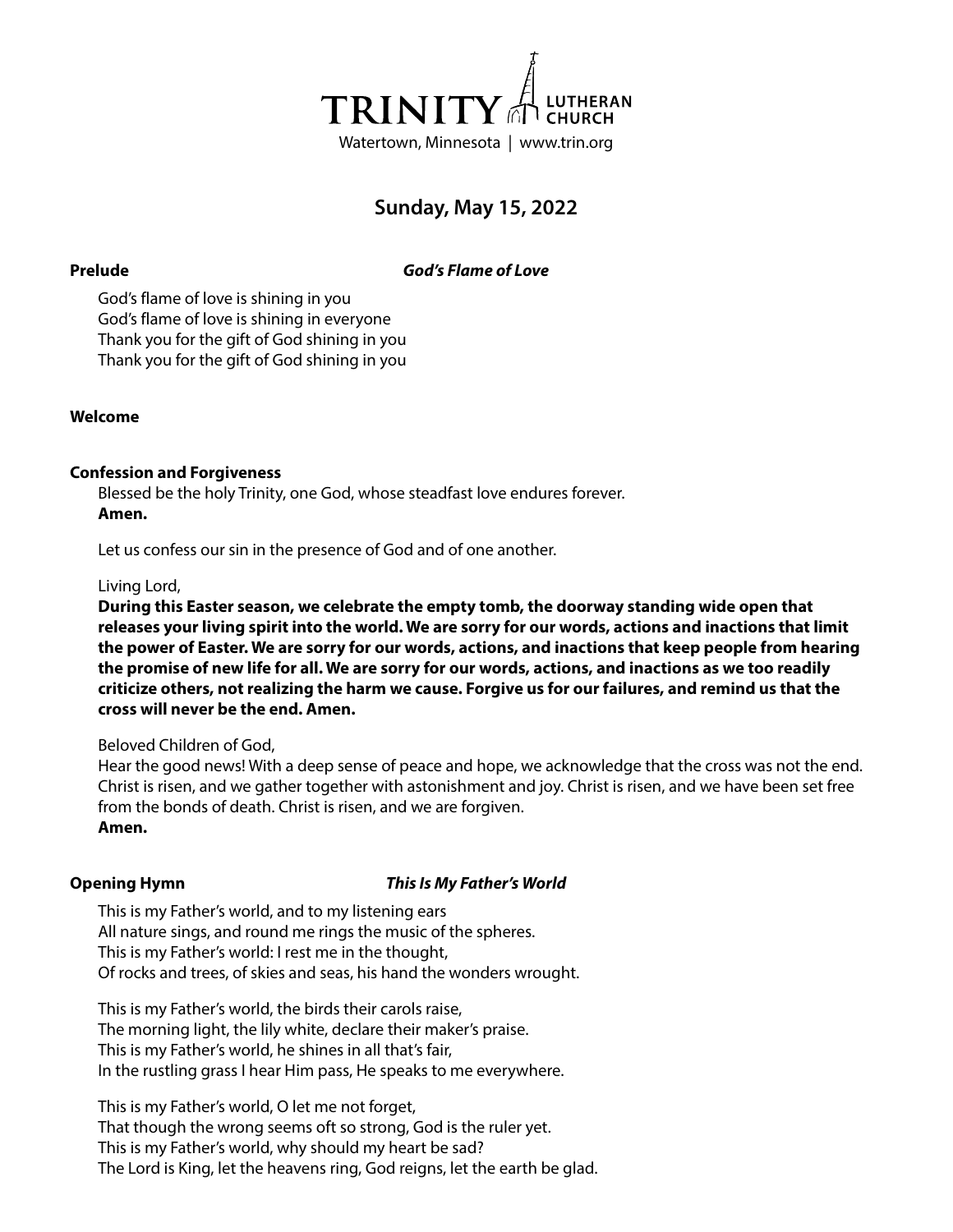### **Invocation**

The grace of our Lord Jesus Christ, the love of God, and the communion of the Holy Spirit be with you all.

## **An Easter Litany**

The path of the righteous is like the light of dawn,

which shines brighter and brighter until the full day. (Proverbs 4:18)

## **Lord, we lift your name on high.**

The people who walked in darkness have seen a great light.

Those who lived in a land of deep darkness, on them has light shined. (Isaiah 9:2)

## **Lord, we lift your name on high.**

Arise, shine; for your light has come, and the glory of the Lord has risen upon you. (Isaiah 60:1) **Lord, we lift your name on high.**

Let your light shine before others, so that they may see your good works and give glory to your Father in heaven. (Matthew 5:16)

## **Lord, we lift your name on high.**

The light shines in the darkness, and the darkness has not overcome it. (John 1:5)

**Lord, we lift your name on high.**

Do all things as children of God in which you shine like stars in the world. (Philippians 2:14-16) **Lord, we lift your name on high.**

May God be gracious to us and bless us and make his face to shine upon us. (Psalm 67:1) **Lord, we lift your name on high.**

## **Liturgy** *Lord, I Lift Your Name on High*

Lord I lift your name on high, Lord I love to sing your praises, I'm so glad you're in my life, I'm so glad you came to save us. You came from heaven to earth to show the way, From the earth to the cross my debt to pay, From the cross to the grave, From the grave to the sky, Lord I lift your name on high.

## **Opening Prayer**

Precious One, Paul was excited about you and told everyone who would listen about your love. Let everyone who we meet with this week know that we follow Jesus by our love. **Amen.**

## **Reading Philippians 4:4-13**

Rejoice in the Lord always; again I will say, Rejoice. Let your gentleness be known to everyone. The Lord is near. Do not be anxious about anything, but in everything by prayer and supplication with thanksgiving let your requests be made known to God. And the peace of God, which surpasses all understanding, will guard your hearts and your minds in Christ Jesus. Finally, brothers and sisters, whatever is true, whatever is honorable, whatever is just, whatever is pure, whatever is pleasing, whatever is commendable, if there is any excellence and if there is anything worthy of praise, think about these things. As for the things that you have learned and received and heard and noticed in me, do them, and the God of peace will be with you. I rejoice in the Lord greatly that now at last you have revived your concern for me; indeed, you were concerned for me but had no opportunity to show it. Not that I am referring to being in need, for I have learned to be content with whatever I have. I know what it is to have little, and I know what it is to have plenty. In any and all circumstances I have learned the secret of being well-fed and of going hungry, of having plenty and of being in need. I can do all things through the One who strengthens me.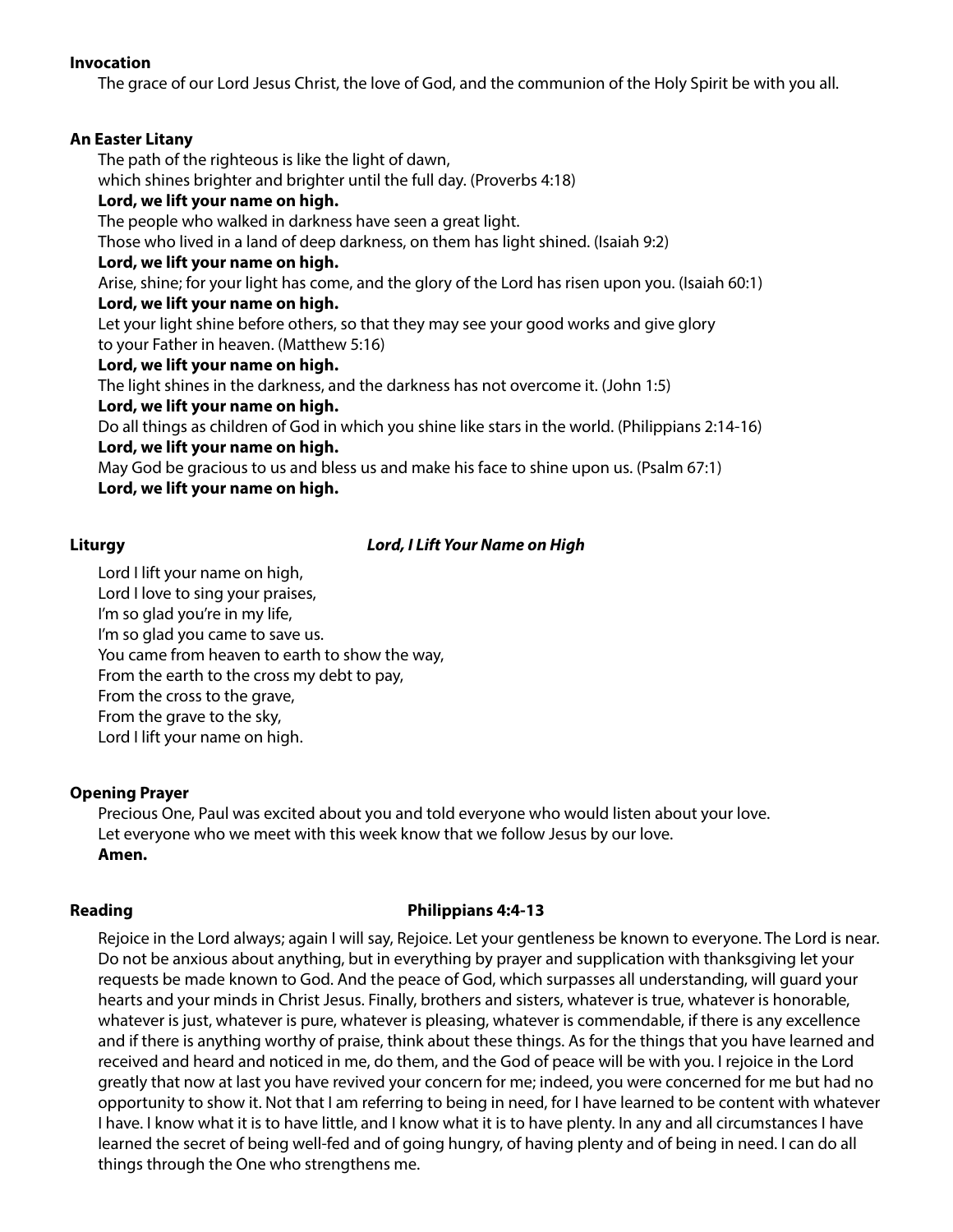### **Message**

### **Hymn of the Day** *I Was There to Hear Your Borning Cry*

I was there to hear your borning cry, I'll be there when you are old. I rejoiced the day you were baptized, to see your life unfold.

I was there when you were but a child, with a faith to suit you well; In a blaze of light you wandered off to find where demons dwell.

When you heard the wonder of the Word I was there to cheer you on; You were raised to praise the living Lord, to whom you now belong.

If you find someone to share your time and you join your hearts as one, I'll be there to make your verses rhyme from dusk 'till rising sun.

In the middle ages of your life, not too old, no longer young, I'll be there to guide you through the night, complete what I've begun.

When the evening gently closes in, and you shut your weary eyes, I'll be there as I have always been with just one more surprise.

I was there to hear your borning cry, I'll be there when you are old. I rejoiced the day you were baptized, to see your life unfold.

### **Apostles' Creed**

**I believe in God, the Father almighty, creator of heaven and earth. I believe in Jesus Christ, God's only Son, our Lord, who was conceived by the Holy Spirit, born of the Virgin Mary, suffered under Pontius Pilate, was crucified, died, and was buried; he descended to the dead. On the third day he rose again; he ascended into heaven, he is seated at the right hand of the Father, and he will come to judge the living and the dead. I believe in the Holy Spirit, the holy catholic Church, the communion of saints, the forgiveness of sins, the resurrection of the body, and the life everlasting. Amen.**

### **Sharing of the Peace**